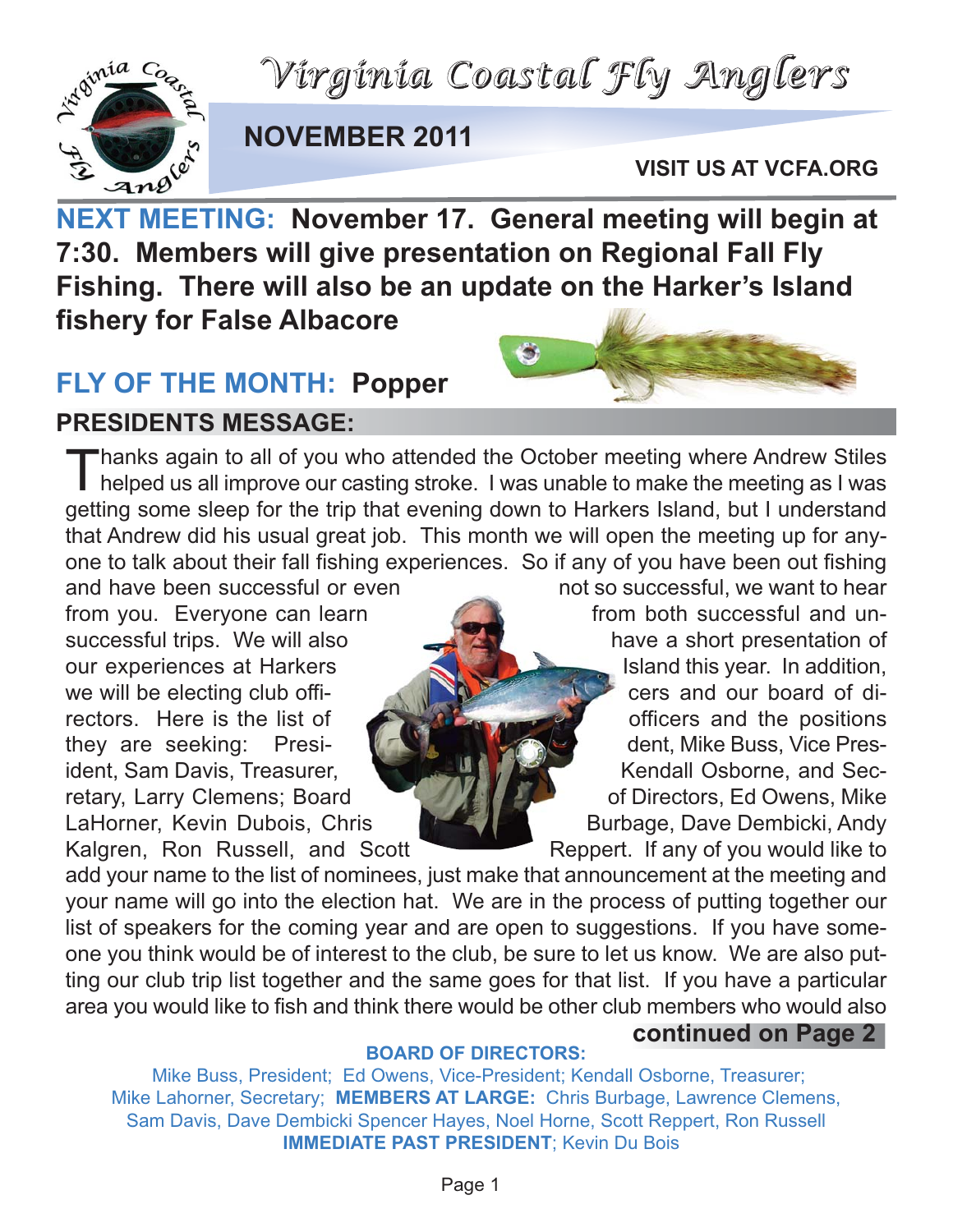### **Presidents Message - continued from page 1**

have an interest in doing that, let us know and we will try to put together a trip. Don't forget to mark your calendar for Saturday, January 14, 2012, when we will have our annual banquet. We will be having it at the church again, just like last year. This year we have reduced the price from \$20 to \$10 per person and ask that everyone bring a dish. Mike LaHorner will be coordinating the dishes and will be sending out more information on that as we get closer to the event. We have reduced the price to encourage more participation and also to encourage you to bring a guest, plus it will leave more dollars for increased chances at the raffles! We have sent out letters to fly fishing manufacturers for donations, but we are also encouraging our members to donate items for the raffles. It can be anything you want to donate, flies, extra equipment, or anything you want. Also, we are putting together our "Year in Fly Fishing" pictures for presentation at the banquet. If you have any pictures you would want to show, please send them to Kevin DuBois. We are coming to the end of another year and I would like to send a reminder to all that club membership renewals will be coming due in the next few months. Dues are still \$30 for individual and family memberships and can be paid at any of our meetings. The fall fishing season is in full swing with lots of action available to all of us who can get out. That is if the wind will stop blowing and let us get out. At any rate, the big stripers are entering the Bay and now is the time to plan a trip, so contact a club member and get out, and, of course, be sure to post your results on our Facebook page along with some pictures! I hope to see you all on November 17. Until then, thanks and tight ines to all! Mike Buss

### **ANNUAL BANQUET**

Our banquet is now on the books, it will take place on January 14, 2012 at Bayside Presbyterian Church. We will have a format similar to the 2011 banquet with club members bringing side dishes and main dishes provided. The cost will be \$10.00 per person (plus a side dish). We have lowered the cost in hopes to get more of you to come. **Bring your friends, and family - they don;t need to be a member or know how to flyfish!**

The event was very successful and popular this past year so we are sticking with it. Further details will follow in the next few newsletters, but mark the date now and plan to join us! We are already getting some nice raffle prizes, if you would like to donate something for the cause please contact Mike LaHorner at **2dwater@gmail.com.** Remember, your support helps to provide funds for speakers and other activities through the year. Bring plenty of extra cash to spend on the raffles!

Kevin Du Boise will put a slide show together of events and fish through the past year. If you have a photo (or two ..) send them to Kevin at KevinDuBoisPhoto@gmail.com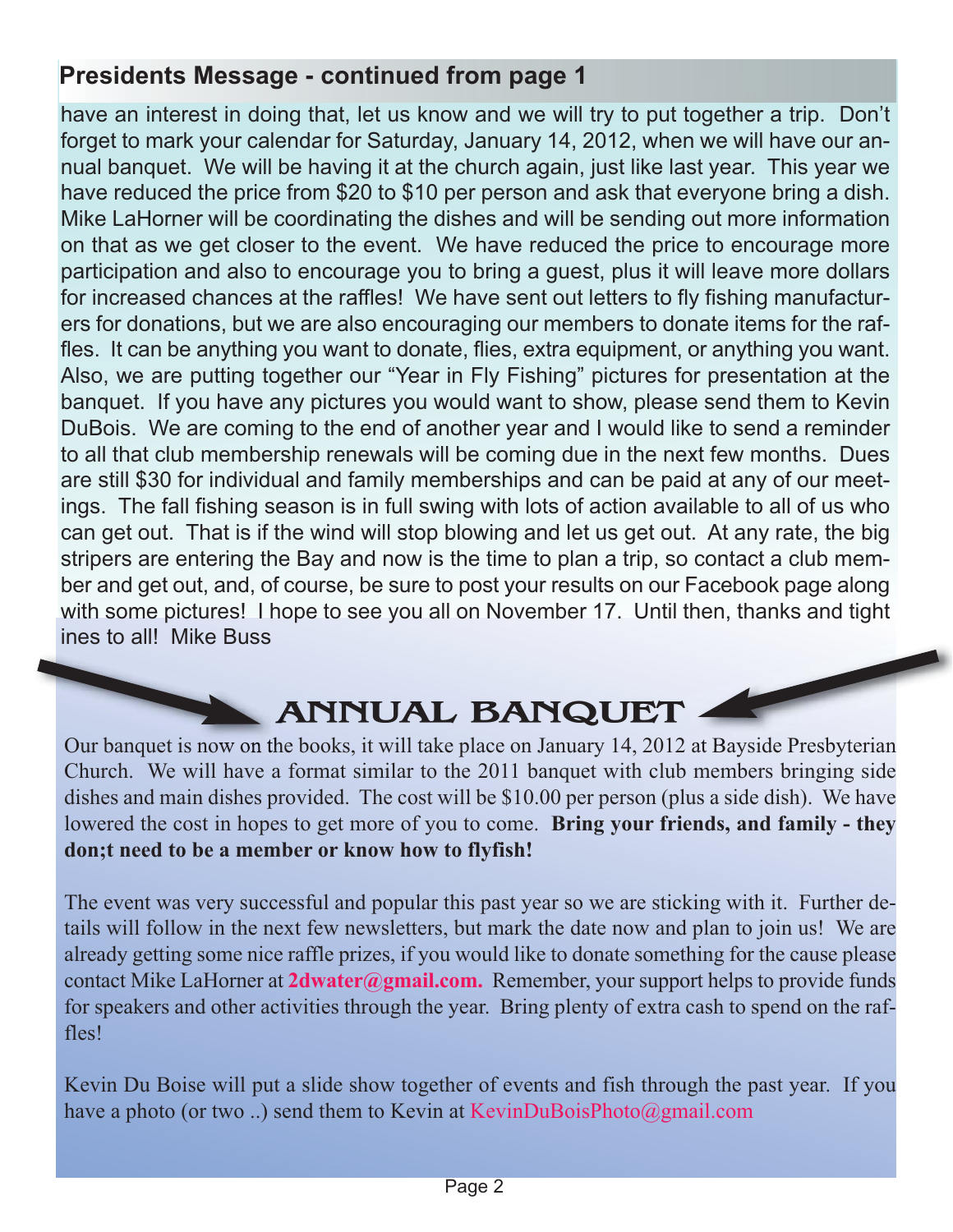## **Thanks again Andrew!**

Andrew Stile's casting class was well attended last month with everyone having a lot of opportunity to get some one on one help with a certified FFF casting instructor. At the start of the clinic Andrew gave five principles of casting which are listed below. By paying attention to these guidelines, anyone can improve their ability with a fly rod



The Casting Coach...

### **Lefty Kreh - The Five Principles of Fly Casting**

### P**rinciple Number One:**

The rod is a flexible lever which moves through varying arc lengths depending upon the casting distance required.

### **Principle Number Two:**

You can not make a cast until you get the end of the line moving; and on the back cast, the end of the line should be lifted from the surface of the water before the cast is made.

### **Principle Number Three:**

The line and the fly are going to go in the direction in which you accelerate and stop the rod tip at the end of the cast.

### **Principle Number Four:**

The size of the fly line loop is determined only by the distance that you accelerate the rod tip at the end of the cast. And the faster that you accelerate over that distance, combined with a quick stop, the farther the cast will travel.

### **Principle Number Five:**

For long or more difficult casts, you will need to bring the rod well behind your body on the back cast. In order to do this, you should rotate your casting thumb away from its normal position on top of the rod about 45 degrees away from your body before initiating the back cast, and then take your forearm (never the wrist) straight back 180 degrees from the target.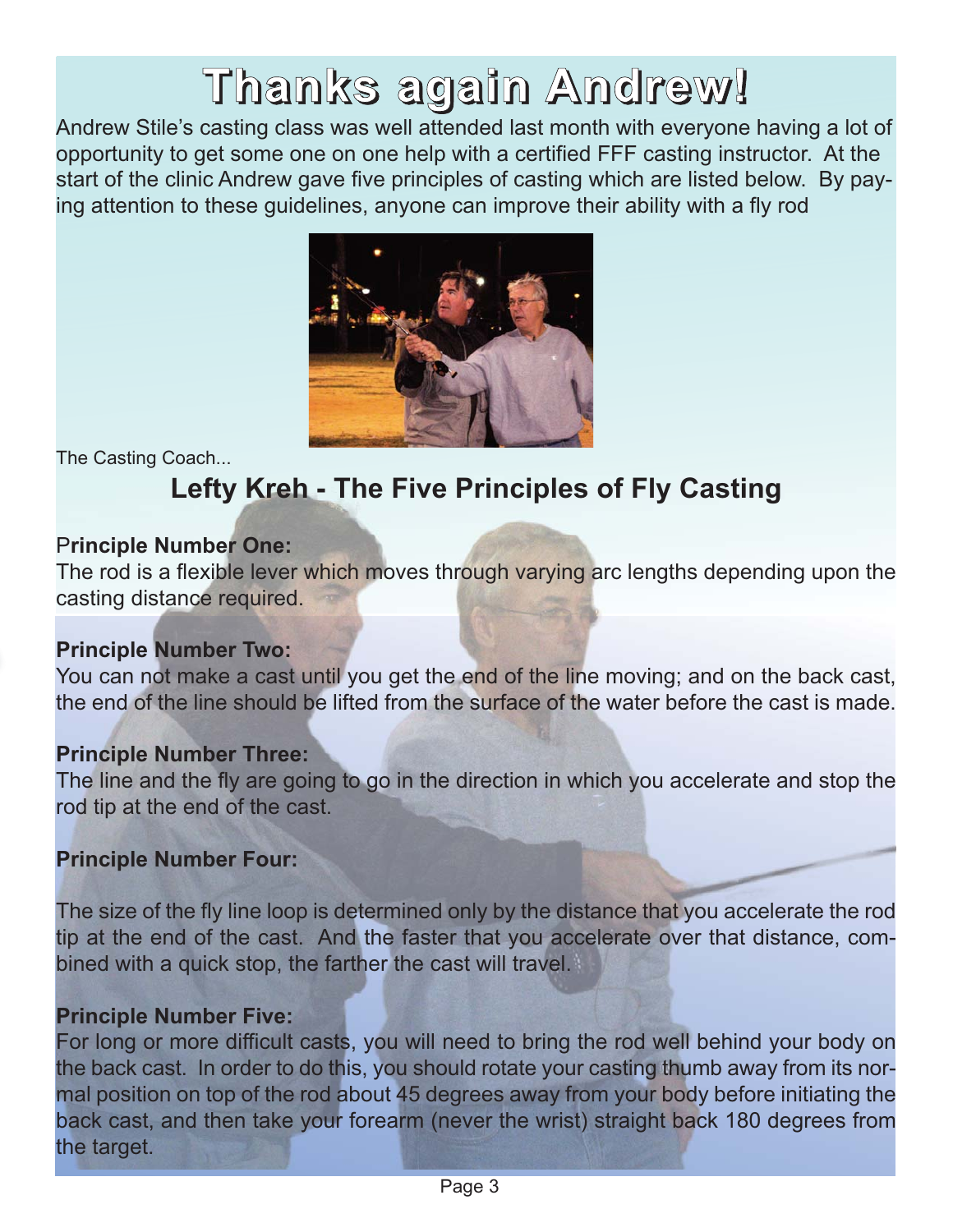## **FISHING REPORTS**

November arrives with anticipation of a good year. There was a recent seasonal forecast suggesting a cooler winter due to "El Nina". It has been three years since we experienced a mild winter that enticed the striped bass

to hang around during the winter months. Though the forecast predicts about a two degree cooler season than last year, it indicates warmer temperatures than the 30 year average. Of course, they can't usually get the day to day stuff right half the time Thus "partly sunny" or "partly cloudy" - isn't that the same thing?. Is the glass "half empty" or "half full"?

If you like fishing for Speckled Trout, this is your year. The fish are plentiful, though most are under the legal size to keep. The Lynnhaven River is still producing a good number of fish with blues and other game mixed in. The Little Creek Jetty has also been a good spot to wade fish for Trout.

Stripers are showing up with some decent sized fish in the mix. I know a boat that trolled up six forty- pound fish in an hour early in the week. They also found a lot of smaller schoolie and some Bass in the twenty pound range.

Harkers Island produced some nice fishing when the weather cooperated. It was a mixed bag of nice drum being caught on Shackleford Island and Albacore caught from the hook to Atlantic Beach. Fishing between the blows was the most challenging part with five of the ten days being fishable. Mike Buss and David Hamilton took a day trip to Parker Boats on one of the days that Mother nature was acting up. The next page features some of the photos sent in by the guys on the trip.

Mike's report at the end of the trip is a follows: Totals for the house were: 10 albies hooked and 9 landed with the largest 13 lbs (the one I am holding); 18 puppy drum hooked and 14 landed with largest 12 lbs; and 5 red drum over 30 lbs hooked and 0 landed. We were scheduled for 10 fishing days but only could get out for 5 days because of high winds and of the 5 days we got out, we had 3 good days, one for the red drum, one for puppy drum and one for the albies. We had 15 people stay at the house one time or another and 6 of them hooked or landed an albie. Of the other 9, 5 additional guys caught or hooked red drum and puppy drum, so 11 of the 15 hooked or landed decent fish during the trip. Even with the bad winds we had a pretty good time with lots of flies tied during the down time. Even got a personal tour from the owner of Jones Brothers Boat Co.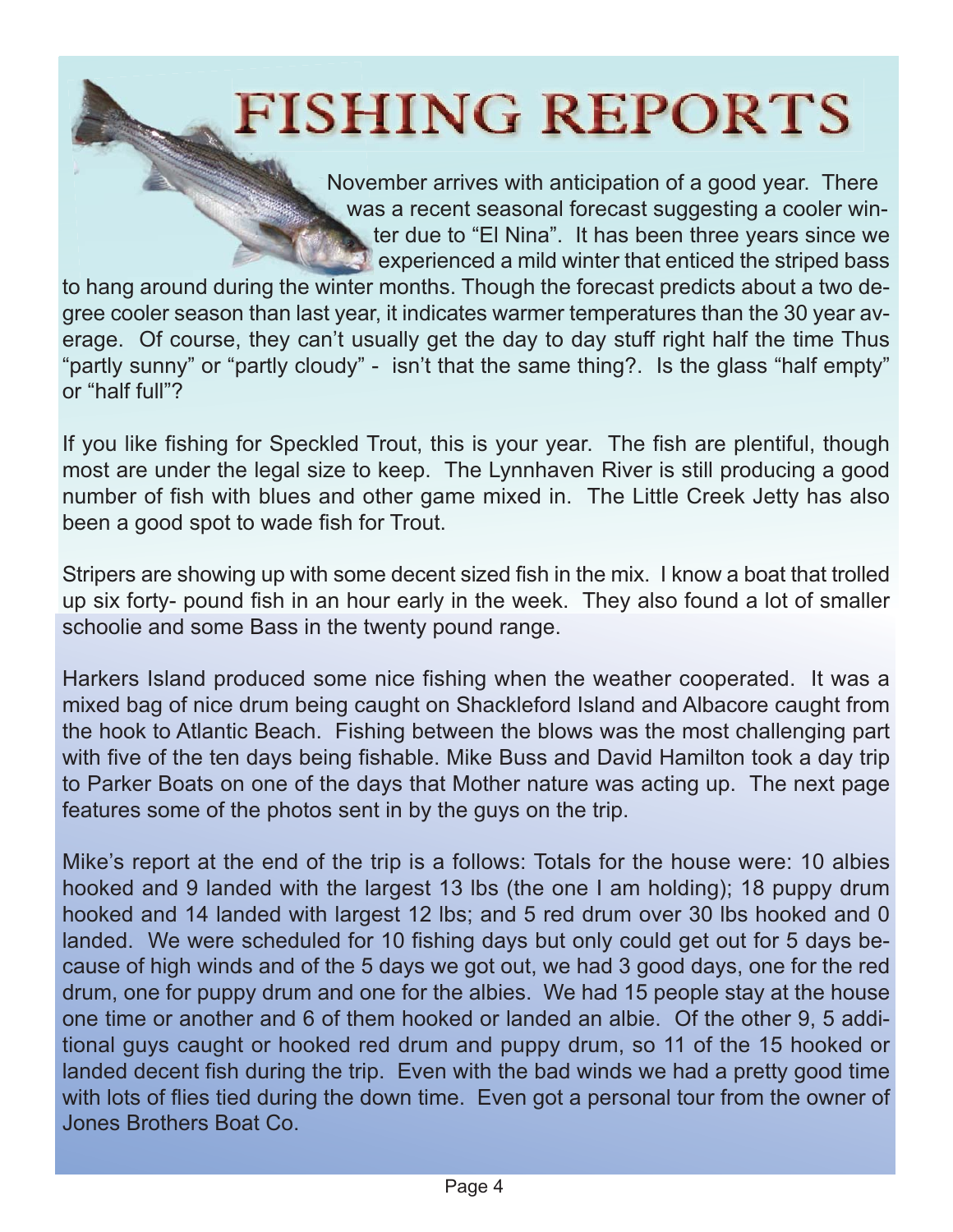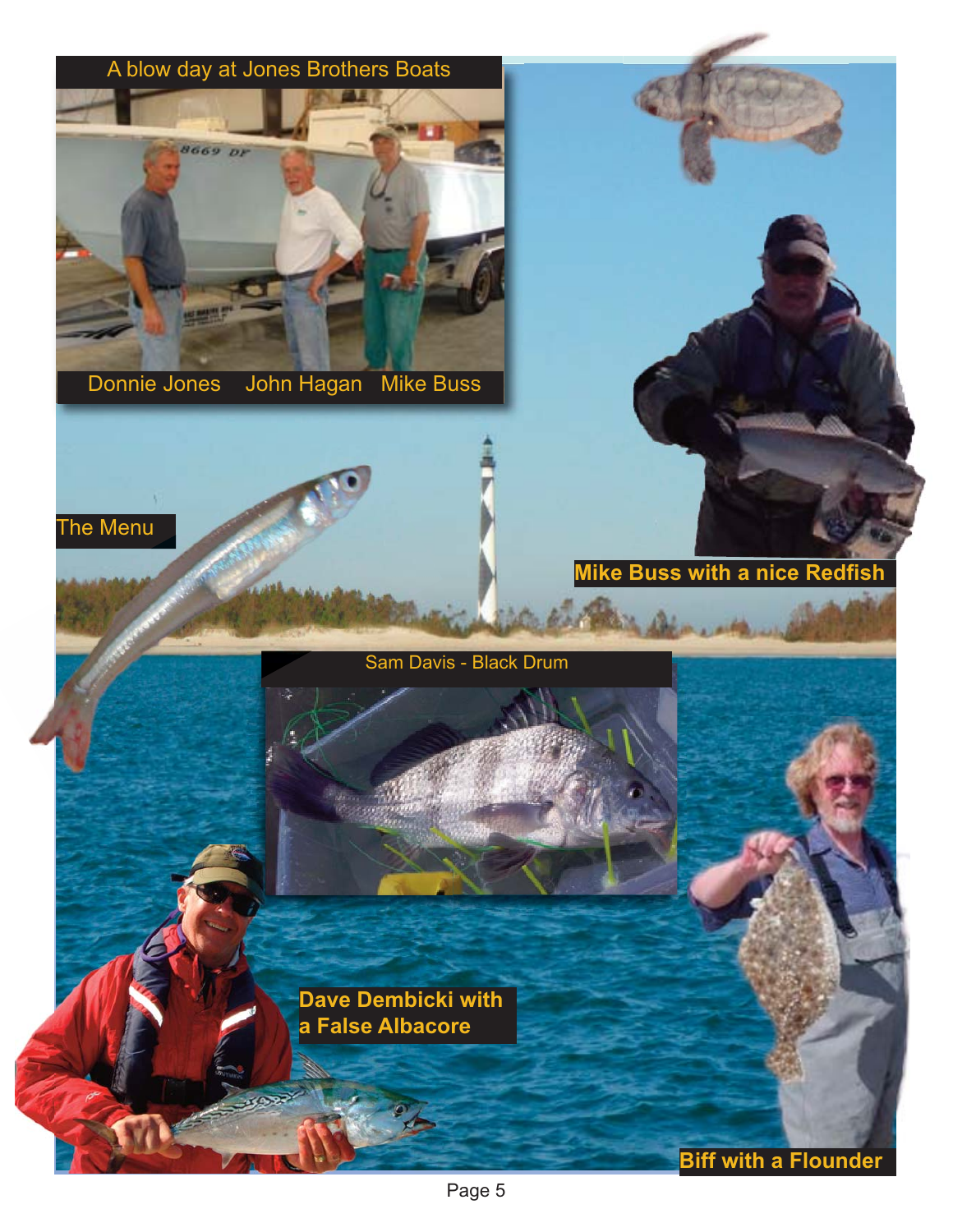### Nominations for the **2012 BOARD OF DIRECTOR'S**

### **OFFICERS:**

PRESIDENT: Mike Buss VICE PRESIDENT: Sam Davis TREASURER: Kendall Osborne SECRETARY: Larry Clemens

### **MEMBERS AT LARGE**

Chris Burbage, Dave Dembicki, Kevin DuBois Andy Kalgren, Mike LaHorner, Ed Owens, Scott Reppert Ron Russell

## **ELECTIONS WILL TAKE PLACE AT THE NOVEMBER GENERAL MEETING**



## **FUTURE VCFA EVENTS**

 $\mathcal{A} \mathcal{A} \mathcal{B}^{\vee}$ <br>We are always in the process of planning events, trips and meeting topics that are if interest and valuable to all our members. The following is an outline of things we are working on and everything is subject to change as they are further developed

**December 2011:** General meeting featuring Lori Sorabella from he Oyster Reef Keepers of Virginia.

**January 14, 2012:** Annual Club Banquet. More details can be found in this newsletter **February 16, 2012**: Captain Chris Newsome or Ron Russell (To be confirmed) **March 15, 2012**: Captain Chris Newsome or Ron Russell (To be confirmed)

**April 19, 2012: MEMBERS PRESENT.** *This is your chance to give a presentation on a trip or anything fly fishing related that you would like to share. PLEASE consider participating. You can show two pictures (or more) and talk about your fishng adventure near or far! Contact* 

*Larry Clemens at VirginiaCoastalFlyAnglers@gmail.org to participate. We will help with all media items (video or print).*

**May 17** TBD

**June 21** Mark Sedotti (ton be confirmed)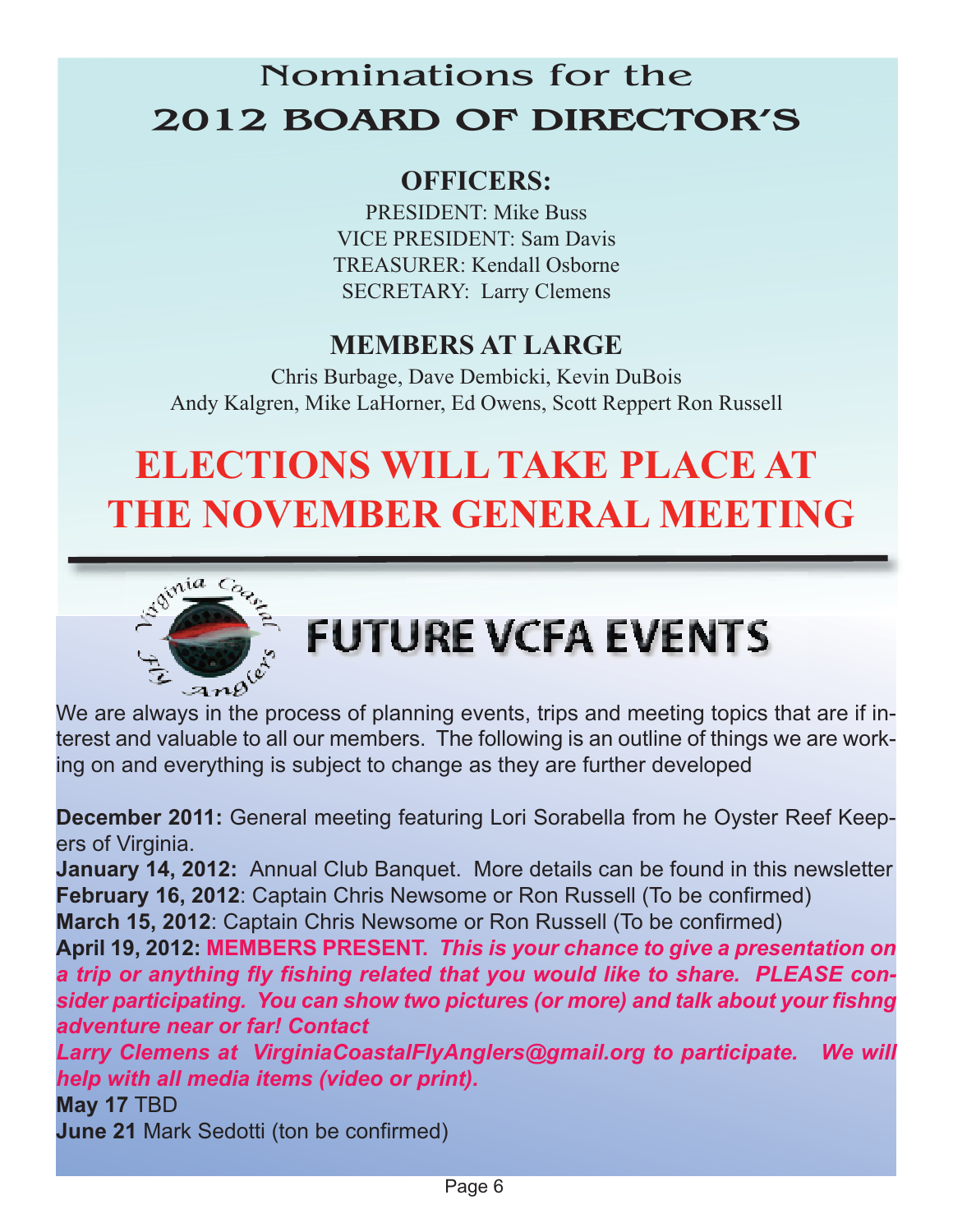# **WHAT DO YOU WANT?**

What would you like to see from the club? As we plan our meetings and trips for next year we are soliciting feedback from you. What type of programs would you like to see? Are there particular celebrities you are interested in us pursuing for presentations? Is there a particular fly or technique you would like to learn? This is your opportunity to shape the club to your interest.

You can simply express your interest to any board member or email us at Virginia-CoastalFlyAnglers.org with your suggestions and we will take it from there. If you have a topic of interest that you would like to offer as a presentation, feel free to speak up. You don't have to be a professional guide or speaker. Share your recent fly fishing trip with photos and stories, there are many of us that are interested in hearing about them. Have a good trip fishing locally, take some photos and tell your fellow angler's all about it!

## VirginiaCoastalFlyAngler@gmail.com http://www.vcfa.org

## RENEW YOUR MEMBERSHIP!

### *Virginia Coastal Fly Anglers* **MEMBERSHIP RENEWAL**

Date:

Membership is \$30.00 annually and includes all family members. Please complete this form with a check made payable to VCFA. You can bring the completed form and check to the next meeting, or mail it to or club treasurer at VCFA, P.O. Box 2866, Virginia Beach, VA 23450- 2866

|                | <b>Please Circle:</b> | New Member   | <b>Renewal</b>    |  |
|----------------|-----------------------|--------------|-------------------|--|
| Phone          |                       | Email        |                   |  |
| City           |                       | <b>STATE</b> | $\overline{Z}$ ip |  |
| <b>ADDRESS</b> |                       |              |                   |  |
| <b>NAME</b>    |                       |              |                   |  |